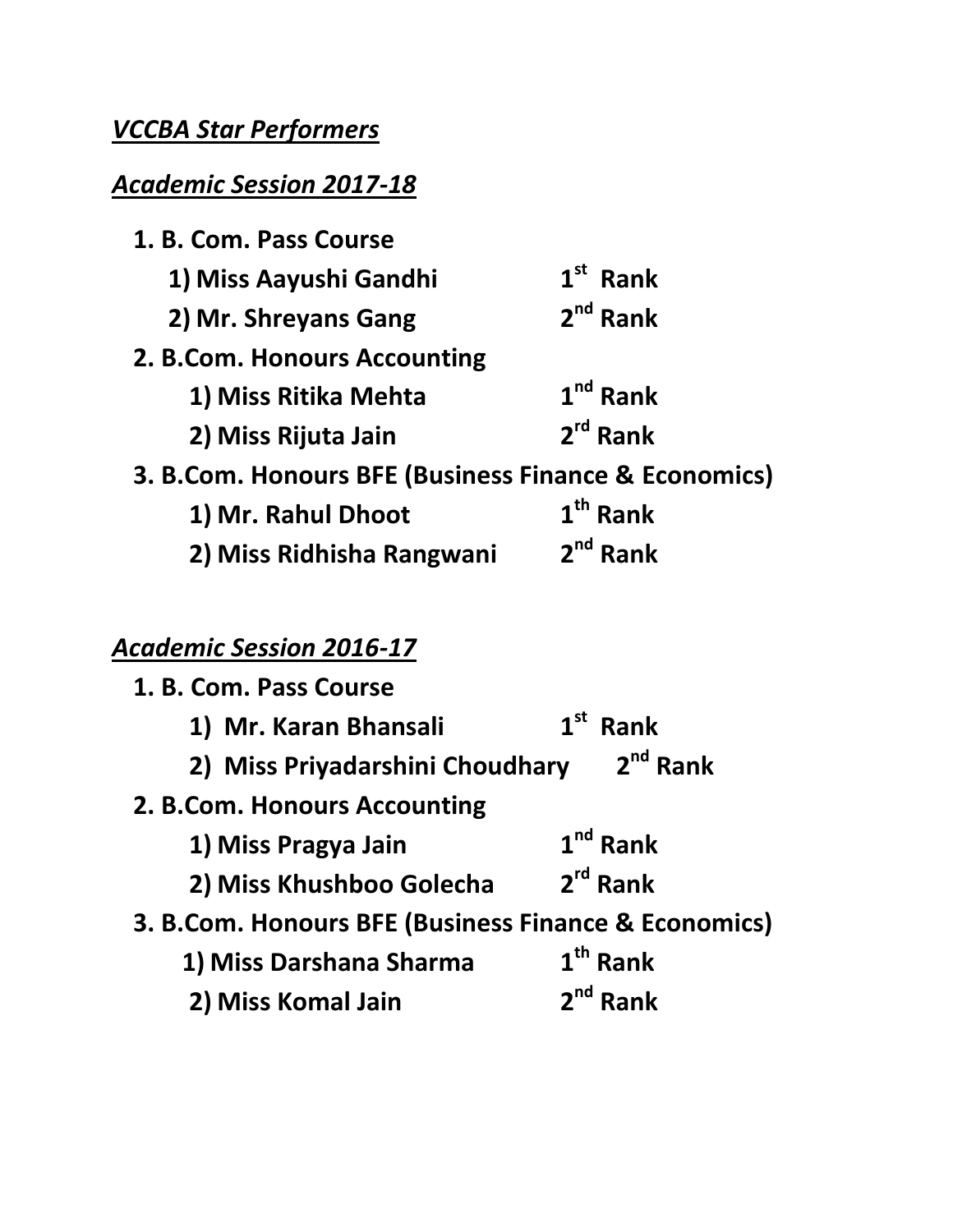#### *Academic Session 2015-16*

- **1. B.Com. (Pass course)**
	- **1) Miss Himanshi Mehta**
	- **2) Mr. Gaurav Phophaliya**
- **2. B.Com. Honours Accounting**
	- **1) Miss Preksha Kothari**
	- **2) Miss Kanupriya Jain**
- **3. B.Com. Honours BFE (Business Finance & Economics)**
	- **1) Mr. Mayank Rathi**
	- **2) Miss Deepshikha Mutha**

## *Academic Session 2014-15*

- **1. B.Com. (Pass course)**
	- **1) Mr. Shravan Bang**
	- **2) Mr. Govind Sankhla**
- **2. B.Com. Honours Accounting**
	- **1) Miss Diksha Tawari**
	- **2) Miss Diksha Agarwal**
- **3. B.Com. Honours BFE (Business Finance & Economics)**
	- **1) Miss Shivangi Baheti**
	- **2) Miss Juhi Bhandari**